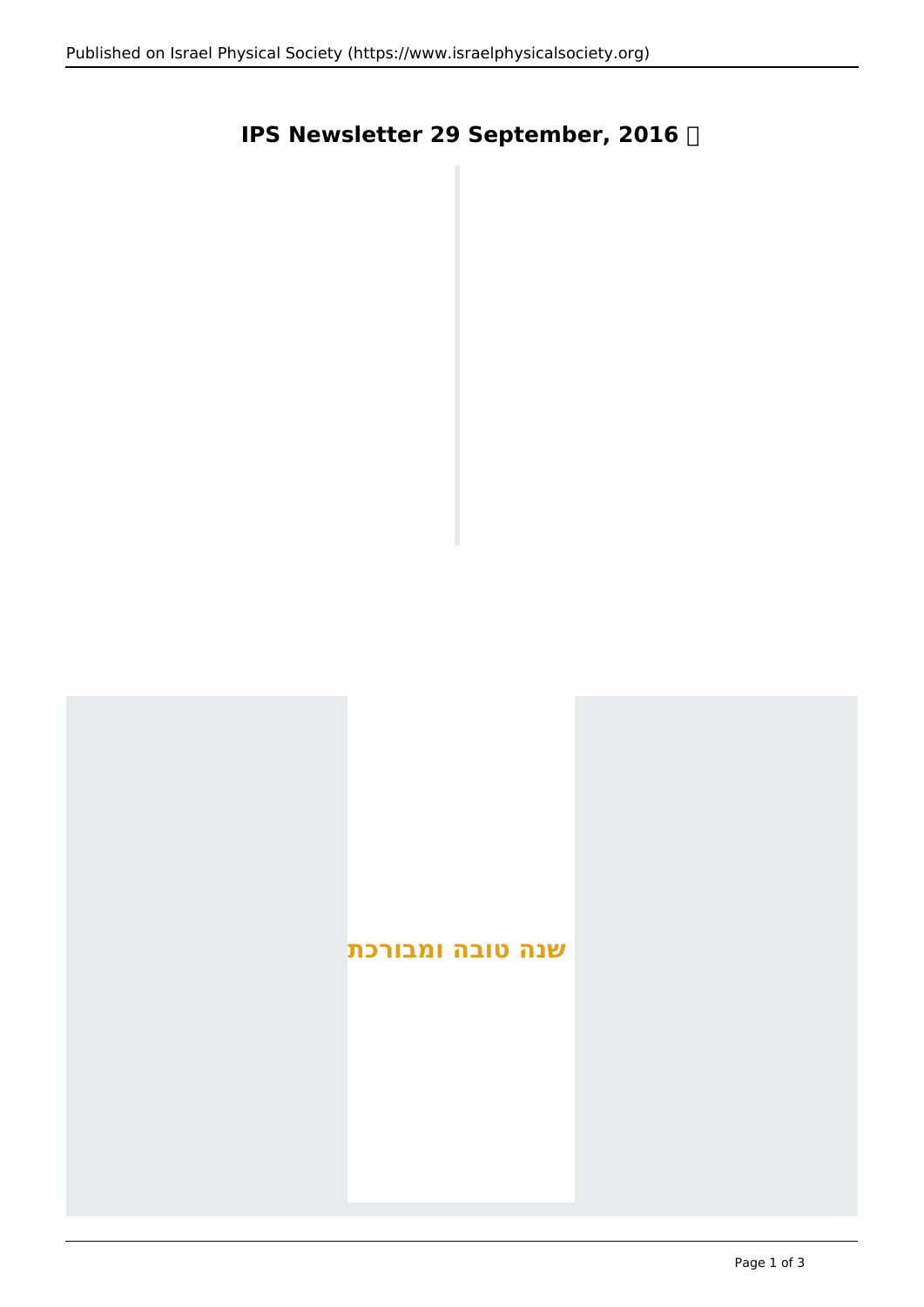# **שנת בריאות, שלום, עשייה, צמיחה והישגים**

**לכם ולבני משפחותיכם**

# **פרופ' ירון עוז**

## **נשיא האגודה הישראלית לפיסיקה**



# **IPS 2016 announcement**

Dear Colleague,

It is our pleasure to announce the 62nd annual meeting of the Israel Physical Society which will take place on

### **Dec. 25, 2016 at Tel Aviv University**.

Our morning keynote speakers will be **Nathan Seiberg** (IAS, Princeton) and **David Weitz** (Harvard).

Further details about the program can be found

This year our meeting will take a special form and will lie at the interface of Physics and Art. We will have musical interludes in the morning and evening sessions as well as an art exhibition by artist Ted Barr who will also speak in the evening session.

The evening session will be opened to the public and will host **Mario Livio** (STScI) as the keynote speaker (who will give a talk based on his bestselling book, . We strongly encourage all of the IPS members to participate in the evening session.

### **Registration is now open**

### **Abstract submission is open**

Important deadlines:

The discount **early bird registration** is **15/11/2016**

Regular regitration: **15/12/2016**

Abstract submission: **30/11/2016**

Please **encourage all students and postdocs to register and submit abstracts** and feel free to contact us should you have any further questions.